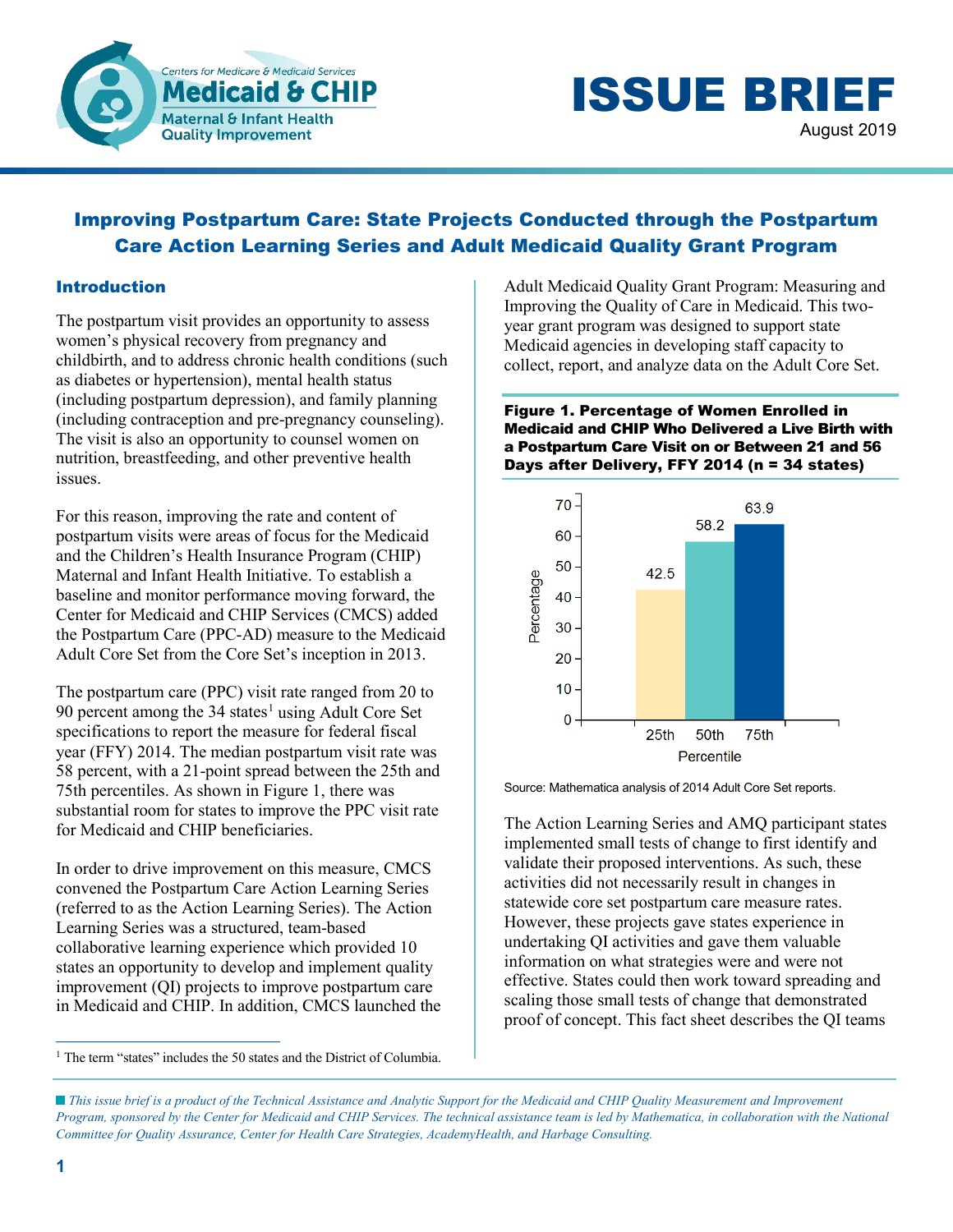in the 10 states, their aims, the interventions they tested, their results, and lessons learned. In addition, this fact sheet provides summaries of the postpartum care-related projects that four states undertook as Adult Medicaid Quality (AMQ) grantees.

# Summary of state QI strategies

States tested a variety of strategies to improve the PPC visit rate, the content of the visit, and access to effective contraception. Figure 2A (next page) displays a driver diagram representing the primary drivers (system components) and secondary drivers (activities) the states identified for improving the PPC visit rate. The primary drivers included: changes to payment and billing policies; team-based care using case managers, care coordinators, and community health workers (CHWs) to connect women to services such as transportation; beneficiary engagement using appointment reminders and education; and provider education about the importance of the PPC visit.

With regard to improving the content of the PPC visit, including increased access to effective methods of contraception, figure 2B (next page) displays a driver diagram representing the primary system components and activities states identified. The primary drivers included: payment policies; team-based and patientcentered care delivery models; provider and team member education; and beneficiary engagement through education.

The state profiles that follow describe the policy and program changes that the 14 states tested, results (if available), and next steps. The profiles also describe lessons states learned about implementing the QI process and about improving postpartum care in Medicaid and CHIP. At the conclusion of the Action Learning Series, several states planned to continue their efforts to improve postpartum care by aligning with other state QI activities, such as the infant mortality Collaborative Improvement & Innovation Network (CoIIN).<sup>[2](#page-1-0)</sup> In addition, several states planned to continue their efforts to improve postpartum contraceptive care under CMCS's Maternal and Infant Health Initiative (MIHI) grant program.<sup>[3](#page-1-0)</sup>

# State profiles

#### Alabama

**Team leaders:** Chris McInnish, Melinda Rowe— Alabama Medicaid Agency

**Partners:** Alabama Department of Public Health

**Aim:** The specific aims related to PPC were: (1) to increase the PPC-AD rate from 76 to 78 percent; (2) to increase the percentage of postpartum women who participated in the Plan First Program (the state's Medicaid family planning waiver) from 34 to 36 percent; and (3) to increase to 45 percent the percentage of postpartum women who kept their primary care appointments.

**Project summary:** Medicaid beneficiaries who remained on Medicaid after the 60-day postpartum period and who had a current or previous adverse birth outcome were eligible for the project. Maternity care contractor case managers visited new mothers in the hospital before discharge to determine whether the mother met criteria for participation in enhanced interconception care (ICC) case management. Eligible women who agreed to participate were referred to case managers at the Alabama Department of Public Health (ADPH) who referred women and their infants to primary care providers for postpartum and wellchild care. In addition, ADPH case managers distributed the Alabama Collaborative Improvement and Innovation Network to Reduce Infant Mortality ICC Guidelines to the mothers' primary care providers (389 physicians) from January 2013 to January 2015 to educate them on ICC including the postpartum visit.

A total of 1,149 women were referred for ICC case management and ADPH case managers located 924 (80 percent) of the women. Of the 924 women, 673 (59 percent of those originally referred) agreed to receive ICC services. Of those who agreed to receive ICC services, 283 (42 percent of participants) had a PPC visit within 60 days postpartum. The percentage of postpartum beneficiaries participating in Plan First increased from 34 to 75 percent.

<sup>&</sup>lt;sup>3</sup> More information about the MIHI grant program is available at [https://www.medicaid.gov/medicaid/quality-of-care/improvement](https://www.medicaid.gov/medicaid/quality-of-care/improvement-initiatives/maternal-and-infant-health/data-and-measurement/index.html)[initiatives/maternal-and-infant-health/data-and](https://www.medicaid.gov/medicaid/quality-of-care/improvement-initiatives/maternal-and-infant-health/data-and-measurement/index.html)[measurement/index.html.](https://www.medicaid.gov/medicaid/quality-of-care/improvement-initiatives/maternal-and-infant-health/data-and-measurement/index.html)



 $\overline{a}$ 

<span id="page-1-0"></span><sup>&</sup>lt;sup>2</sup> The CoIIN to Reduce Infant Mortality is a public–private partnership to reduce infant mortality and improve birth outcomes. See [https://mchb.hrsa.gov/maternal-child-health](https://mchb.hrsa.gov/maternal-child-health-initiatives/collaborative-improvement-innovation-networks-coiins)[initiatives/collaborative-improvement-innovation-networks-coiins.](https://mchb.hrsa.gov/maternal-child-health-initiatives/collaborative-improvement-innovation-networks-coiins)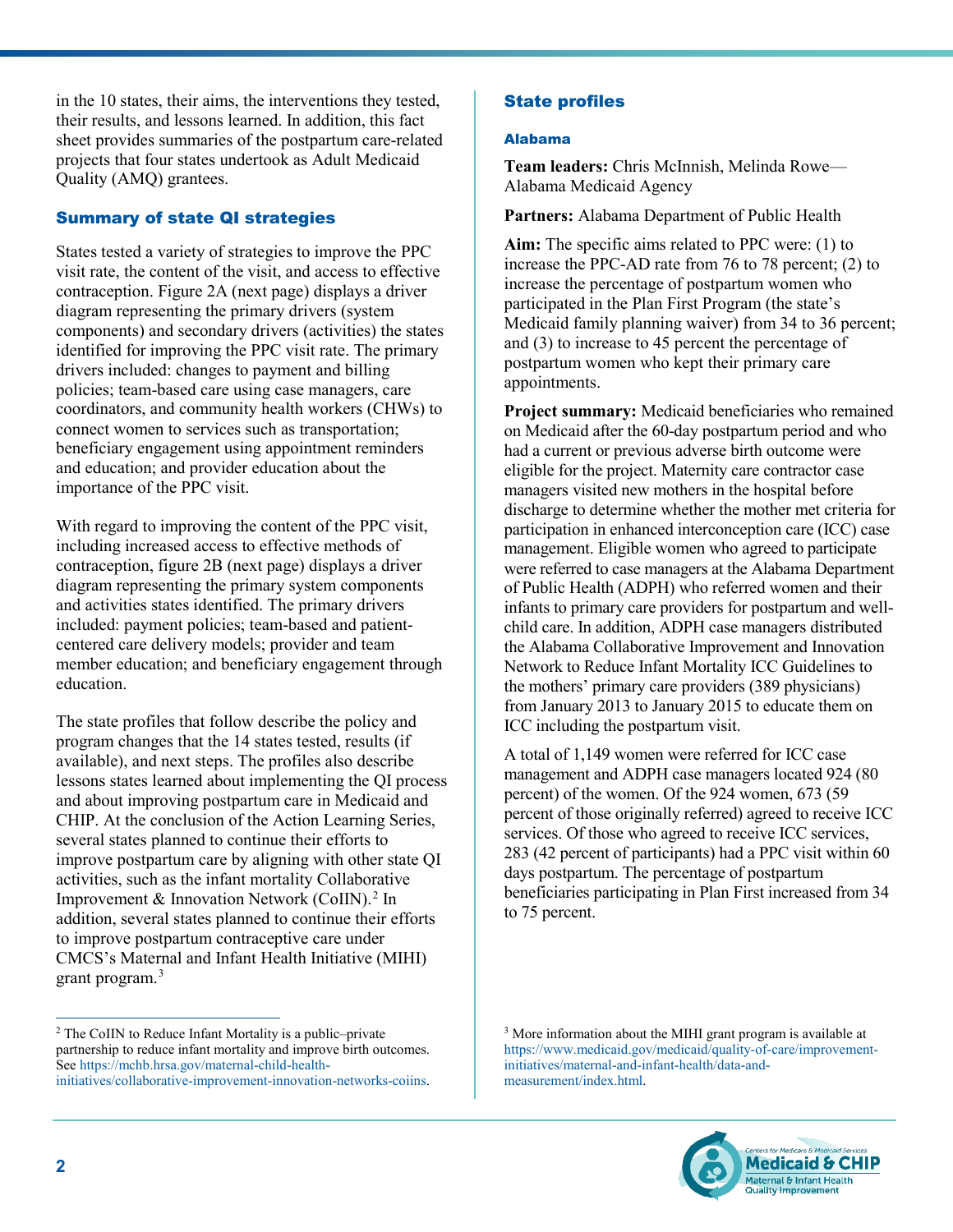

#### Figure 2A. Aim and Key System Drivers and Activities to Improve the Rate of Postpartum Care Visits

#### Figure 2B. Aim and Key System Drivers and Activities to Improve the Content of the Postpartum Care Visit



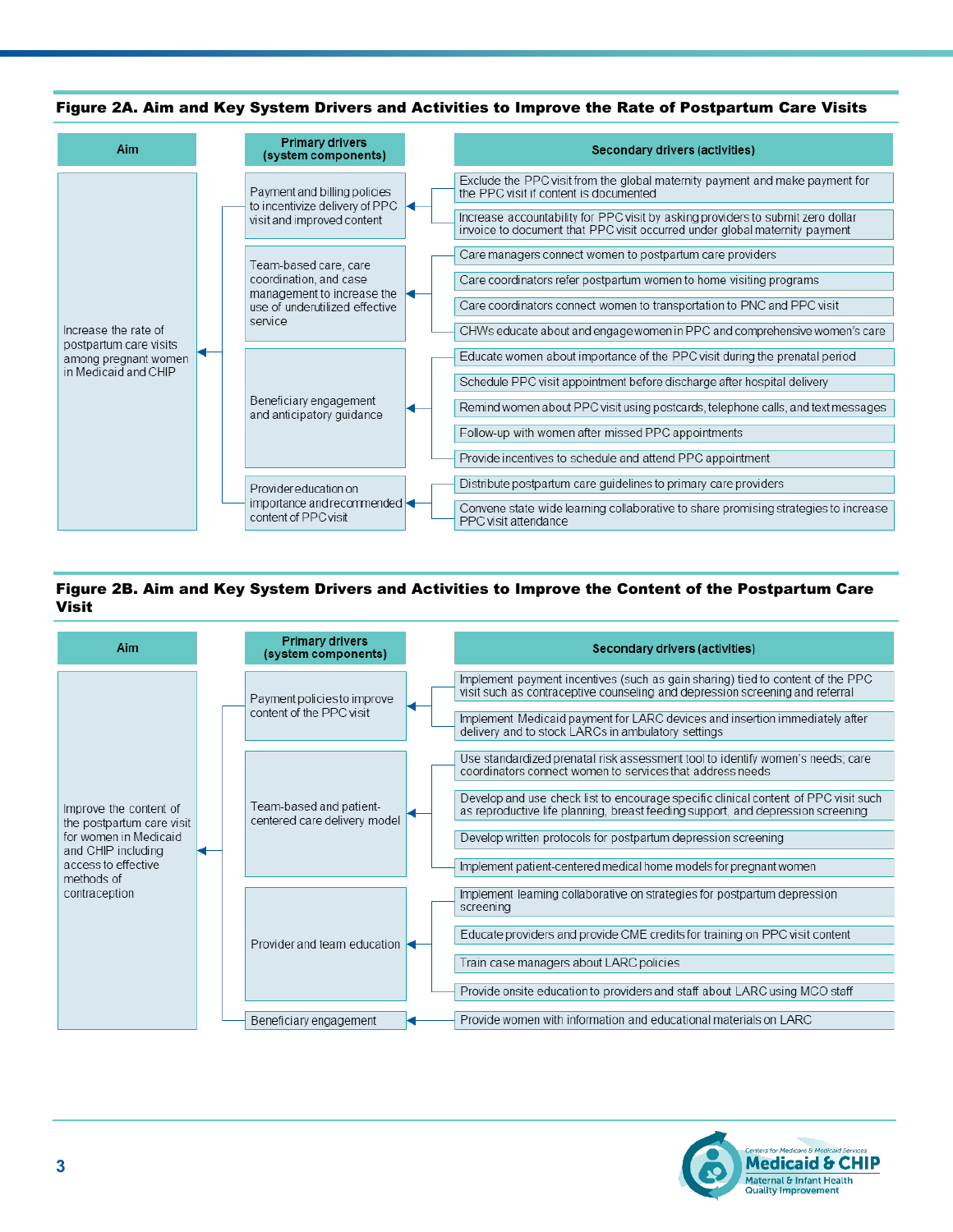**Results:** The statewide PPC visit rate increased from 76 percent at baseline (FFY 2013) to 80 percent in March 2015.

**Lessons learned:** Adhering to strict eligibility criteria for inclusion in the intervention made it difficult to enroll a sufficient number of participants to assess the intervention's impact.

**Next steps:** Alabama planned to transition to Medicaid managed care and was developing 11 regional care organizations to deliver and manage care under a capitated payment system. A quality assurance advisory committee of providers, stakeholders, and researchers included the PPC-AD measure as one of the required quality measures regional care organizations must report. In addition, Alabama planned to collect and report data and assess progress on postpartum contraceptive care under the MIHI grant program.

## Arizona

**Team leader:** Kim Elliott—Arizona Health Care Cost Containment System (AHCCCS)

**Team members:** Jakenna Lebsock, quality leader; Laurene Kordell, data manager—AHCCCS

Partners: Mercy Care Plan; UnitedHealthcare; Robert Krauss, DO, obstetrician and medical director— Bridgeway Health Solutions; and private obstetrical practices

**Aim:** By July 2015, to have increased by 50 percent the rates of postpartum visits and provider–patient family planning discussions at the obstetrical practice with the largest Medicaid population in the state.

**Project summary:** The Arizona team tested several changes as part of the project, including: (1) adding a reminder call 72 hours before the PPC visit in addition to the existing reminder call 24 hours before the visit; (2) writing an order in the woman's hospital chart reminding the provider to remind the woman to schedule the PPC visit appointment; (3) distributing PPC visit reminder postcards to women after delivery; and (4) encouraging providers to use the teach-back method<sup>[4](#page-3-0)</sup> to engage women in family planning discussions. All of the offices of the pilot site practice implemented the 72-hour reminder calls; the remaining interventions targeted five physicians from a geographic area where the postpartum visit compliance rate was low.

**Results:** The pilot site successfully implemented the 72 hour postpartum visit reminder, so that all postpartum women with scheduled appointments received either an electronic reminder (60 percent) or phone call from office staff (40 percent). Although the pilot site encouraged providers to write PPC visit orders in patients' records at the hospital, the pilot site was not able to evaluate how often orders were implemented, as providers reported that this practice was already standard. Similarly, in response to learning about the teach-back method to aid in family-planning discussions, providers reported that they already used a comparable method and felt it was helpful in communicating with patients.

At baseline (January 10 to April 2, 2014), 59 percent of women in the pilot site made a postpartum visit before the QI project started, and 54 percent made a postpartum visit during the second round of data collection (February 1 to April 1, 2015). The family-planning services discussion rate was 82 percent at baseline and remained the same at the second round of data collection.

**Lessons learned:** More time for follow-up is necessary to assess the full impact of the interventions. Data collection took longer than anticipated because the electronic health record did not capture all of the necessary data points and staff at the pilot site had to manually extract some data through chart reviews.

**Next steps:** The Arizona team planned to use the results from the QI project to facilitate discussions with health plans on ways to increase the PPC visit rate and on the effective use of contraceptive methods. The team also planned to focus on improving data collection and to continue assessing how to use data to initiate change to increase the PPC visit rate.

## **California**

**Team leader:** Julia Logan—Department of Health Care Services (DHCS)

**Team members:** Susannah Cohen, Vivian Szeto, and Sydney Armendariz—DHCS; Barbara Boehler— Communicare Health Centers

**Partners:** Communicare Health Centers; Petaluma Health Clinic; Marin County Clinic; California Department of Public Health; LA Care Health Plan; Health Net Partnership Health Plan; Text4baby;



<span id="page-3-0"></span> $\overline{a}$ <sup>4</sup> Resources on the teach-back method are available at [http://www.ihi.org/resources/Pages/Tools/AlwaysUseTeachBack!.aspx.](http://www.ihi.org/resources/Pages/Tools/AlwaysUseTeachBack!.aspx)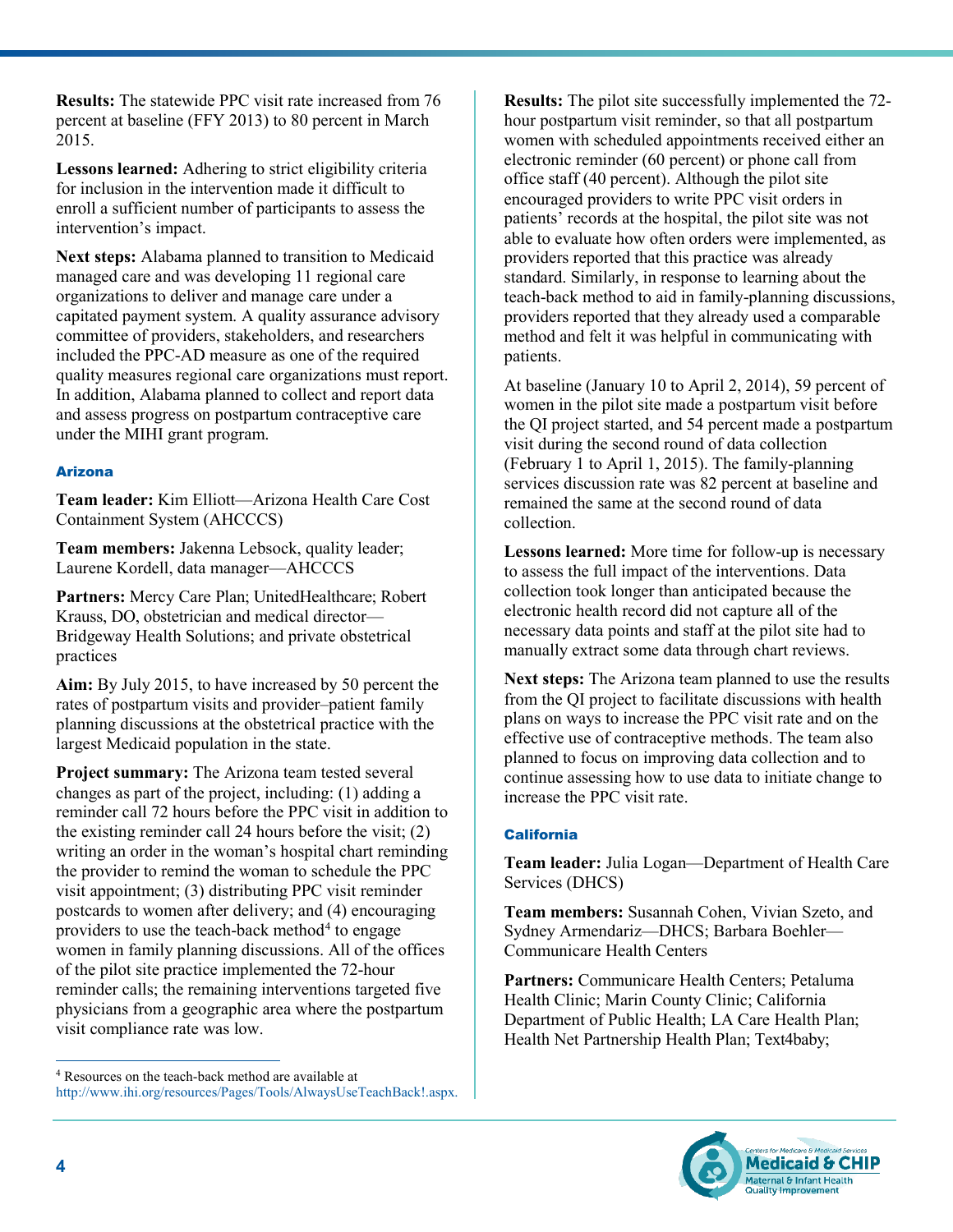California Maternal Quality Care Collaborative; California WIC Association

**Aim:** By December 31, 2015, to increase by 10 percent over baseline the postpartum visit rate in the pilot sites.

**Project summary:** The California team convened a statewide learning collaborative of key DHCS and Medicaid managed care plan staff including quality directors, medical directors, and health educators. The QI collaborative used regular, action-oriented teleconferences to share challenges and lessons learned, identify and resolve state and local barriers, and receive and provide technical assistance. One learning collaborative member, LA Care, shared a successful model, the Healthy Mom Postpartum Program, which was developed to address problems identified during a barrier analysis. The program components include scheduling assistance, transportation, interpreter services, and member incentives to attend the postpartum visit. The program served nearly 50 percent of potentially eligible women and participants had a postpartum visit rate of 76 percent in 2014.

**Results:** No results were available by the end of the project.

**Lessons learned:** It takes time to engage clinics and to tailor the pilot programs to the clinics' concerns and barriers. Collaboration was key to receiving clinics' buyin. Incorporating feedback from clinic staff who work directly with Medi-Cal members was also important. Finally, the team learned that the clinics and managed care plans have competing priorities and limited resources for QI projects.

**Next steps:** The California team planned to conduct telephone interviews with new mothers who gave birth at a Communicare Health Center to ask them about their experiences with health care during and after pregnancy; their reasons for missing appointments and solutions to avoid missed appointments; their opinions on the value of PPC visits; and the effectiveness of incentives, such as gift cards and text message reminders, to encourage attendance at PPC visits. California planned to implement interventions at the state, managed care plan, and clinic levels. At the state level, DHCS planned to update PPC visit documentation policies regarding global billing and delivery notification procedures. Managed care plans also planned to update their documentation policies and conduct member outreach during the prenatal period. Clinics planned to conduct patient outreach and to educate patients about PPC visits and long-acting reversible contraceptives (LARCs). The

California team planned to test patient reminders early in the postpartum period. In addition, California planned to collect and report data and assess progress on postpartum contraceptive care under the MIHI grant program.

## **Georgia**

**Team leaders:** Janice Carson, Erika D. Lawrence— Georgia Department of Community Health (DCH)

**Team members:** Amerigroup Community Care; Georgia Regents University (GRU); Peach State Health Plan; WellCare of Georgia, Inc.

**Partners:** Amerigroup: Eagles Landing OBGYN Practice (ELOGA); GRU: GRU Women's Clinical Services; Peach State: Georgia Obstetrical and Gynecological Society and DeKalb Women's Specialist OBGYN Associates; WellCare: Grady Memorial Hospital

**Aims:** (1) By June 30, 2015, to increase by 10 percentage points over baseline the number of Medicaid and PeachCare for Kids women who had a postpartum visit within 21 to 56 days of delivery. (2) To increase by 20 percentage points the number of low-income women in their last trimester of pregnancy who engaged in a reproductive life plan discussion and selected immediate postpartum LARC insertion as their contraceptive method.

**Project summaries and results:** Each care management organization (CMO) focused on a high-volume provider to improve the PPC-AD visit rate. The projects were designed to determine whether provider and member education along with other interventions would improve the PPC-AD visit rate and effective contraceptive use. The approaches and progress varied across the four CMOs.

**Amerigroup project:** The Amerigroup pilot site provided prenatal education about the importance of PPC visits to members, educated providers about the postpartum care visit Healthcare Effectiveness Data and Information Set (HEDIS) guidelines, and provided office scheduling staff with financial incentives tied to women keeping their appointments.

**Amerigroup results:** At baseline (January 1 to December 31, 2013), the PPC-AD visit rate was 67 percent. After the interventions, in February, March, and April 2015, the rates were 78, 65, and 68 percent, respectively. A postpartum rapid-cycle performance improvement project was put in place at Amerigroup.

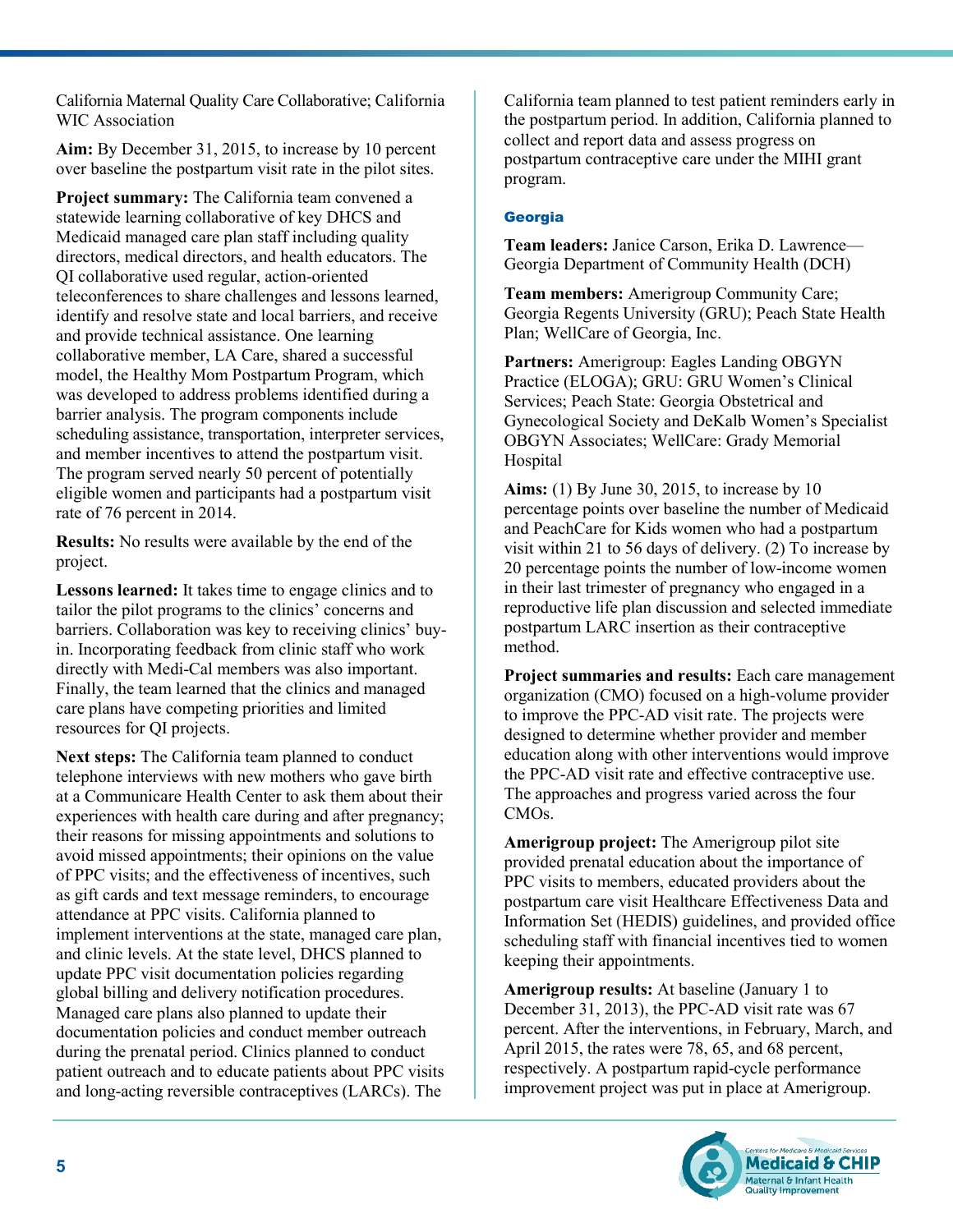**GRU project:** The GRU pilot site educated patients about reproductive life planning and the PPC visit during the prenatal visits to test whether women would choose postpartum LARC insertions immediately following the reproductive life plan discussions. A delay in finalizing system configurations for hospital reimbursement of LARCs by DCH and the CMOs was a barrier to immediate postpartum insertion.

**GRU results:** GRU's baseline (June through December 2014) PPC visit rate was 58 percent; the rate from January to April 2015 was 54 percent. Staff noted that many of the patients sent to GRU for delivery received prenatal and PPC from other providers in the surrounding area. These women are included in GRU's denominator but might receive their PPC visits from another provider.

**WellCare project:** WellCare's pilot site initially focused on providing PPC visits in the patient's home, along with member and provider education. The site team experienced challenges obtaining data to determine the baseline PPC-AD visit rate, identifying members to participate, and holding regular planning meetings with stakeholders. WellCare could not implement a planned postpartum home health visit intervention because it could not secure a licensed provider or vendor to complete the specified elements of the visit in accordance with the standards. Instead, pilot site leadership and clinicians received education on the full HEDIS specifications and the difference between the PPC visit and the visit for an incision check.

**WellCare results:** This intervention resulted in a 4 point increase in the PPC care visit rate above the goal of 36.3 percent. As a next step, WellCare instituted a second intervention—to have pilot site clinicians educate members at 35 weeks gestation about the importance of the PPC visit and the difference between the PPC visit and a visit for an incision check.

**Peach State project:** Peach State identified a highvolume, low postpartum visit rate compliant provider to serve as the pilot site for its project. A proactive outreach manager called members to remind them to schedule their postpartum visits three to six weeks after delivery. The outreach manager offered assistance with scheduling, if needed. The calls were made seven days after a delivery, and data were collected to evaluate the effectiveness of the intervention.

**Peach State results:** No results were available by the end of the project.

**Lessons learned:** The pilot sites must be fully committed to the project and the defined goals. This commitment requires time, resources, and dedicated staff. The details must be discussed fully before confirming the pilot sites. Changes in pilot site personnel significantly affect the implementation and effectiveness of the project. Effective communication among the state, the CMO, and the pilot sites is essential to identify issues, discuss solutions, and offer assistance as necessary.

The Georgia team identified a unique issue in working with an academic site that requires institutional review board approval or a waiver from such approval to participate with state Medicaid agencies on QI projects. Because such approvals can be time-consuming, the team learned the importance of providing for enough lead time when implementing OI projects in academic settings.

**Next steps:** Georgia planned to continue the tests of change and to incorporate lessons learned into evidencebased practice. DCH and the CMOs planned to work together on messaging to clearly articulate the benefits and importance of increasing PPC-AD visit rates.

#### Iowa

**Team leaders:** Sally Nadolsky, Jason Kessler—Iowa Medicaid Enterprise (IME)

**Team members:** Stephanie Trusty, Diane Petsche, Debra Kane—Iowa Department of Public Health (IDPH)

**Partners:** March of Dimes, Iowa obstetrical providers

**Aim:** To assess the percentage of women with a Medicaid-reimbursed birth who received a postpartum visit within 56 days after the birth of her infant. In addition to validating IME's postpartum care visit rate, Iowa also assessed the content and quality of the postpartum visit.

**Project summary:** IDPH staff recruited three clinics based on the size of the clinics' Medicaid populations, their geographical locations, and their willingness to participate. IDPH worked with IME staff to identify clients who delivered infants from September 1 to November 30, 2014, and requested relevant paid claims data. IDPH staff developed a record audit tool to extract data regarding PPC visits and requested patients' records from each clinic. Staff completed abstractions for two clinics.

**Results:** At the first clinic, IDPH reviewed 12 charts and found 11 (92 percent) had a documented PPC visit. The postpartum visit occurred on average 45 days after delivery. At the second site, IME staff identified 48

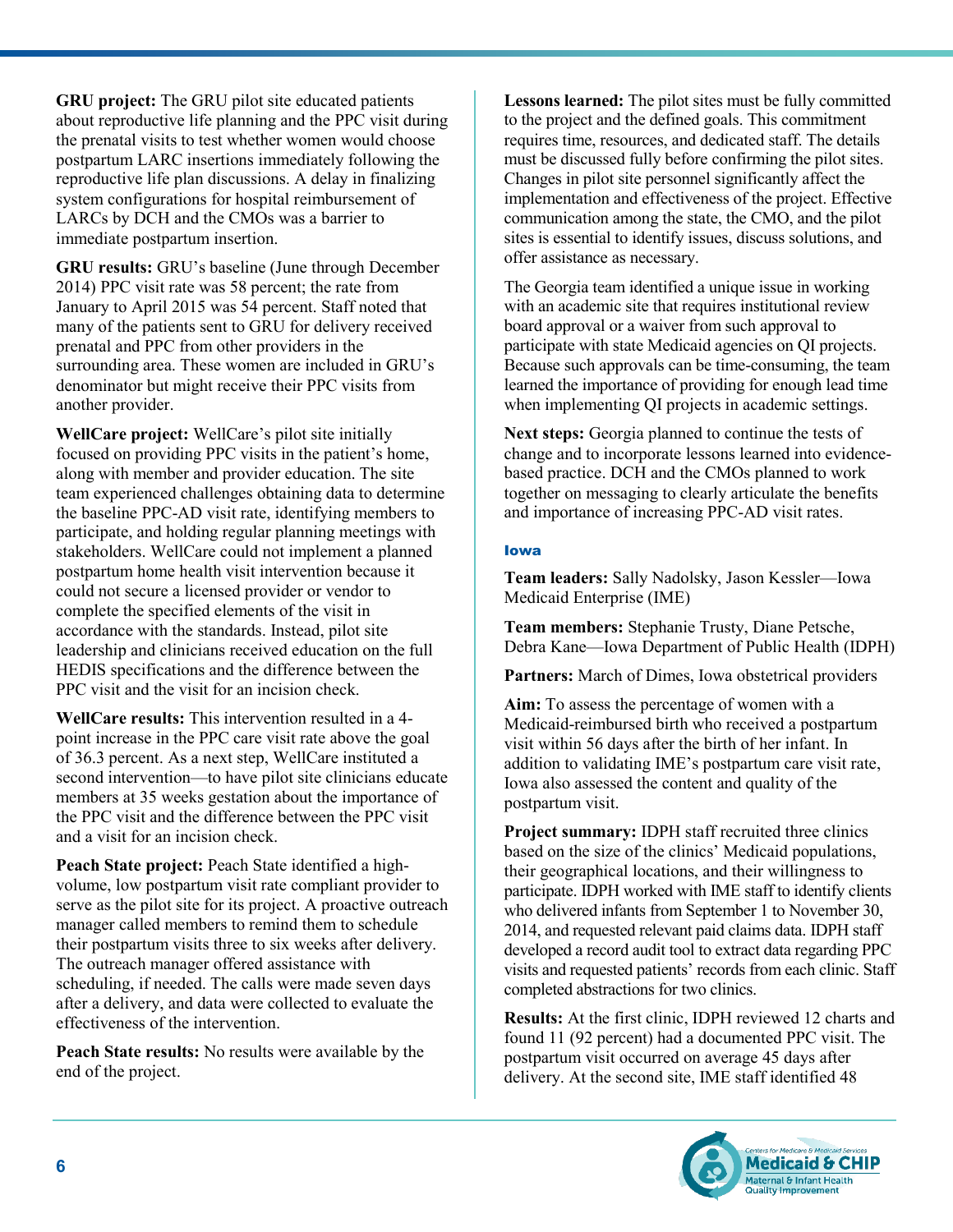women. However, 16, or one-third, did not have a medical record at the clinic. IDPH reviewed 32 charts and found a documented postpartum visit in 25 (78 percent) charts. The postpartum visit occurred on average 48 days after delivery (ranging from 4 to 130 days).

Abstraction of the medical records revealed (1) postpartum depression screening occurred for 67 percent of women at site 1 and only 22 percent at site 2; (2) domestic violence screening was completed for 58 percent of women at site 1 and for 81 percent at site 2; and (3) 67 percent of women at site 1 obtained contraceptives during the postpartum visit and 59 percent at site 2. Among those who obtained a contraceptive method, all women obtained a mostly or moderately effective method.<sup>[5](#page-6-0)</sup>

**Lessons learned:** Testing and revising the chart abstraction tool was helpful in improving the method of using chart abstraction to learn about the content of postpartum care visits. Several women with serious medical and social risks sought a LARC at their PPC visits; however, due to clinic billing, scheduling, and informed consent issues, both sites asked the women to return to the clinic at a later date for LARC insertion. Although most of these women received a Depo-Provera contraceptive injection, barriers to LARC insertion at the postpartum visit present a risk for an unintended pregnancy if women fail to return for follow-up care. In reports to the clinics, the Iowa team encouraged staff to reexamine approaches to the billing, scheduling, and informed consent issues, so that LARC methods can be placed at the postpartum visit.

**Next steps:** The Iowa team prepared and submitted reports to the clinic sites where they completed record abstractions. In the reports, Iowa emphasized the high proportion of women who received a postpartum visit and urged clinics to review policies that created barriers to receipt of contraceptive methods at women's postpartum visits. The Iowa team planned to complete a review of the records from a third clinic. The team was planning to align the completed work and future activities to support work in the infant mortality CoIIN with a focus on immediate postpartum LARC insertion and reproductive life planning. In addition, Iowa planned to collect and report data and assess progress on postpartum contraceptive care under the MIHI grant program.

## Louisiana

**Team leaders:** Rebekah Gee, medical director— Louisiana Medicaid; Joan Wightkin, assistant professor—Louisiana State University (LSU), School of Public Health

**Team member:** Ekwutosi Okoroh, epidemiologist assignee—Louisiana Medicaid

Partners: Angela Olden, Quality Management & Performance—LA United Healthcare; Ann Kay Lagarbo, medical director—United Healthcare; Michael Perniciaro—OB pilot site provider; Sandy Schoeffler pilot site office manager; Lanique Roussell, quality management director, and Marcus Wallace, medical director—Amerigroup Louisiana; Dawn Ruiz—pilot site office manager

**Aim:** By July 2015, to (1) end Medicaid global billing for deliveries that include the postpartum visit; and (2) test the improvement of the content of PPC in pilot sites as measured by the number of checklists filled out and percentage of items on checklists completed by the pilot site for LARCs and other contraception, birth spacing counseling, depression screening with an evidence-based tool, referral to primary care provider, and obstetric risk assessment sent to managed care organization (MCO) case managers.

**Project summary:** To improve the content of the PPC visit, Louisiana developed a PPC checklist with input from the LSU Department of OB/GYN, a private OB practice management company, federally qualified health centers (FQHCs) implementing an interpregnancy care improvement project, and the PPC Action Learning Series technical assistance team. With engagement by two Medicaid MCOs, the Louisiana team identified two pilot sites that in May and June 2015 tested the use of the checklist for one week. One pilot site continued to collect data for a few weeks. The second pilot site ended the testing after seven days due to the added burden of the Patient Health Questionnaire (PHQ9) depression screen. The QI team discussed findings and next steps with each of the plan's case management directors and with Medicaid MCO medical directors. Louisiana ended global billing for deliveries in June 2015 and implemented a separate postpartum visit billing policy.

**Results:** The checklists showed that providers assessed women for chronic conditions and counseled them about



 $\overline{a}$ 

<span id="page-6-0"></span> $5$  For a description of the effectiveness of contraceptive methods, see [http://www.cdc.gov/reproductivehealth/UnintendedPregnancy/PDF/C](http://www.cdc.gov/reproductivehealth/UnintendedPregnancy/PDF/Contraceptive_methods_508.pdf) [ontraceptive\\_methods\\_508.pdf.](http://www.cdc.gov/reproductivehealth/UnintendedPregnancy/PDF/Contraceptive_methods_508.pdf)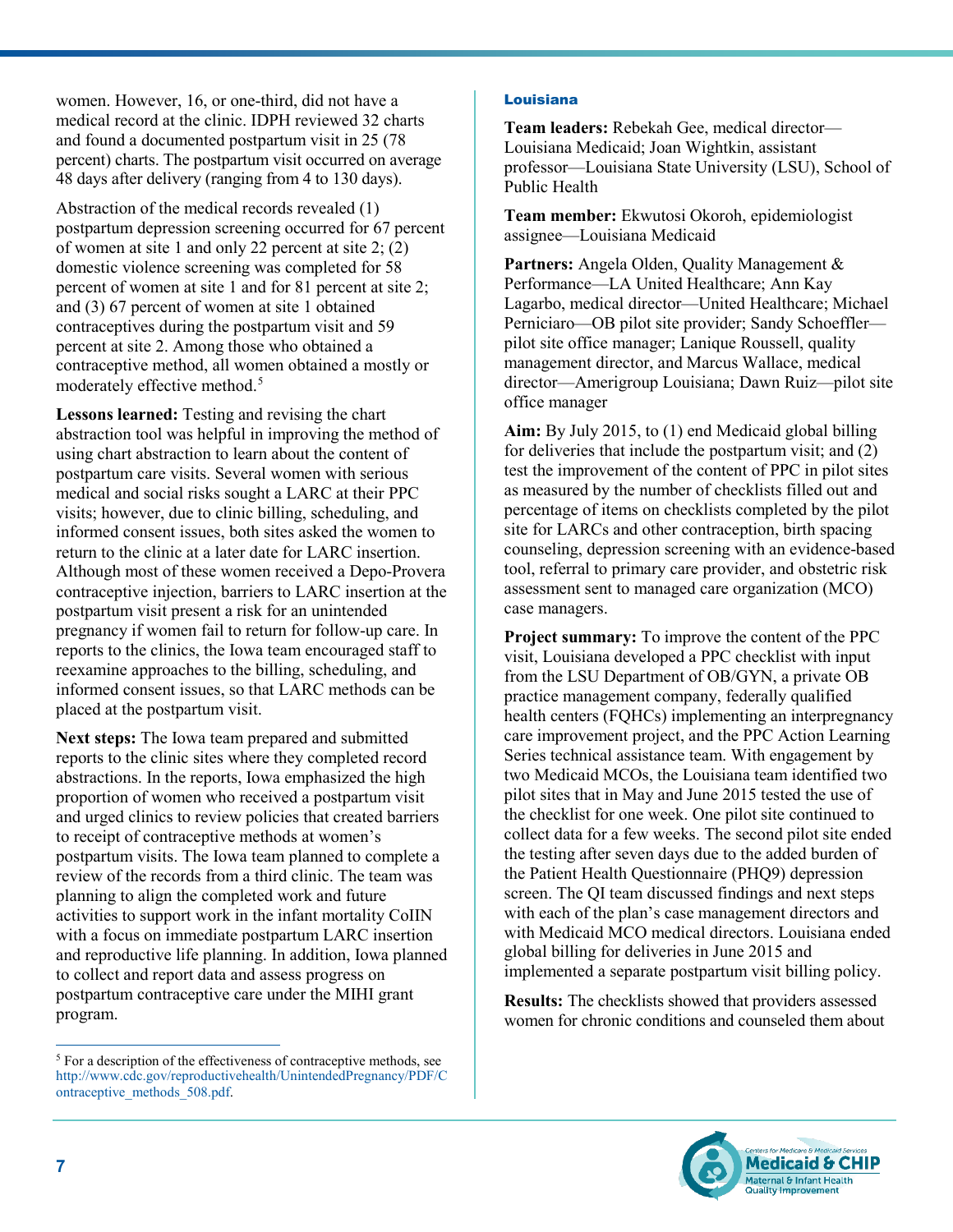contraceptives and birth spacing. The checklists indicated LARC insertion in 5 percent of women and that LARC was planned or ordered in another 10 percent. Seventy percent of completed checklists showed that women had no primary care providers, and only 10 percent were referred to primary care. All checklists showed depression screening with Edinburgh Postpartum or PHQ9 tools, with 15 percent having positive findings. The field for risk assessment for case management services from the Medicaid MCOs was often blank. The state planned to track postpartum visits using the hybrid PPC-AD measure for a year following the June 2015 policy change.

**Lessons learned:** The Louisiana team found the electronic medical records (EMRs) used in the pilot sites included many of the chronic condition and contraception items that were on the checklist. The team also learned that obstetrics providers and staff did not refer women for primary care following the postpartum period and had great difficulty finding mental health resources for women with depression and other mental disorders. Each Medicaid MCO required providers to use a different form to refer patients to case management services, and providers were often confused about or unaware of these services.

MCOs that used a pharmacy for ordering LARCs might not have had the LARC available at the time of the postpartum visit and scheduled women for a subsequent appointment for LARC insertion. The LARC was wasted when patients did not keep their scheduled appointments.

**Next steps:** The Louisiana team planned to meet with each MCO case management director to review postpartum outreach and case management processes for (1) care transition to primary care at FQHCs for women who lose coverage after the postpartum period,  $(2)$ transition to family planning Medicaid coverage, and (3) contraceptive counseling to add information on the most effective methods. The team planned to consider options to better support obstetrics providers and staff in finding mental health resources for women with depression and other mental health disorders. It also planned to work with MCO practice consultants to educate providers on LARC effectiveness and ordering processes. The team planned to review each MCO's LARC ordering policies to facilitate providers' stocking of LARCs and to work with MCOs to remove barriers.

#### **Massachusetts**

**Team leaders:** John Boney, Ann Lawthers, Jillian Richard-Daniels, Gladys Ting, Rossana Valencia-Hoang—MassHealth Quality Office

Partners: University of Massachusetts Medical School; Massachusetts Department of Public Health; the Center for Health Impact (formerly the Central Massachusetts Area Education Center); Voxiva (Text4baby)

**Aim:** To exceed the national 2014 Medicaid HEDIS 75th percentile rate of 71 percent for PPC-AD.

**Project summary:** The Massachusetts project included three components: (1) educating MassHealth (Massachusetts Medicaid) perinatal providers about the importance of PPC visits using a MassHealth email bulletin; (2) training community health workers (CHWs) about interconception care, with an emphasis on PPC; and (3) collaborating with Text4baby $6$  to promote the PPC visit. Information in the MassHealth email bulletin emphasized the providers' role in promoting and encouraging beneficiaries to attend the PPC visit, clarified the timing and requirements of the visit for the PPC-AD measure, and suggested possible strategies to increase the PPC-AD visit rate. MassHealth offered free 18-hour CHW trainings statewide, in collaboration with the Center for Health Impact, to increase CHWs' knowledge of interconception care, including how to provide education and promote the importance of the PPC visits, coordinate access to services, and advocate for women's health interventions. Finally, the team worked with Text4baby to customize message content about the availability of health-related services in Massachusetts and to encourage participants who selfidentified as MassHealth beneficiaries to attend their PPC visits through targeted messaging.

**Results:** Massachusetts achieved a weighted mean of 69.3 percent for PPC-AD in 2014 (compared with the 2010 weighted mean of 68.7 percent). The team could not evaluate the effectiveness of the provider bulletin due to the low participation in a provider survey. About 90 people from community health centers, communitybased organizations, and MCOs participated in the CHW trainings. Participants rated the quality of the trainings very highly, with an average score of 4.8 on a 5-point scale. Most participants used the information and felt they gained a significant amount of knowledge, as indicated by follow-up surveys, pre- and post-knowledge



 $\overline{a}$ 

<span id="page-7-0"></span><sup>6</sup> Text4baby is a free mobile health program that delivers health information to pregnant women and new mothers through text messaging. See <https://www.text4baby.org/> for more information.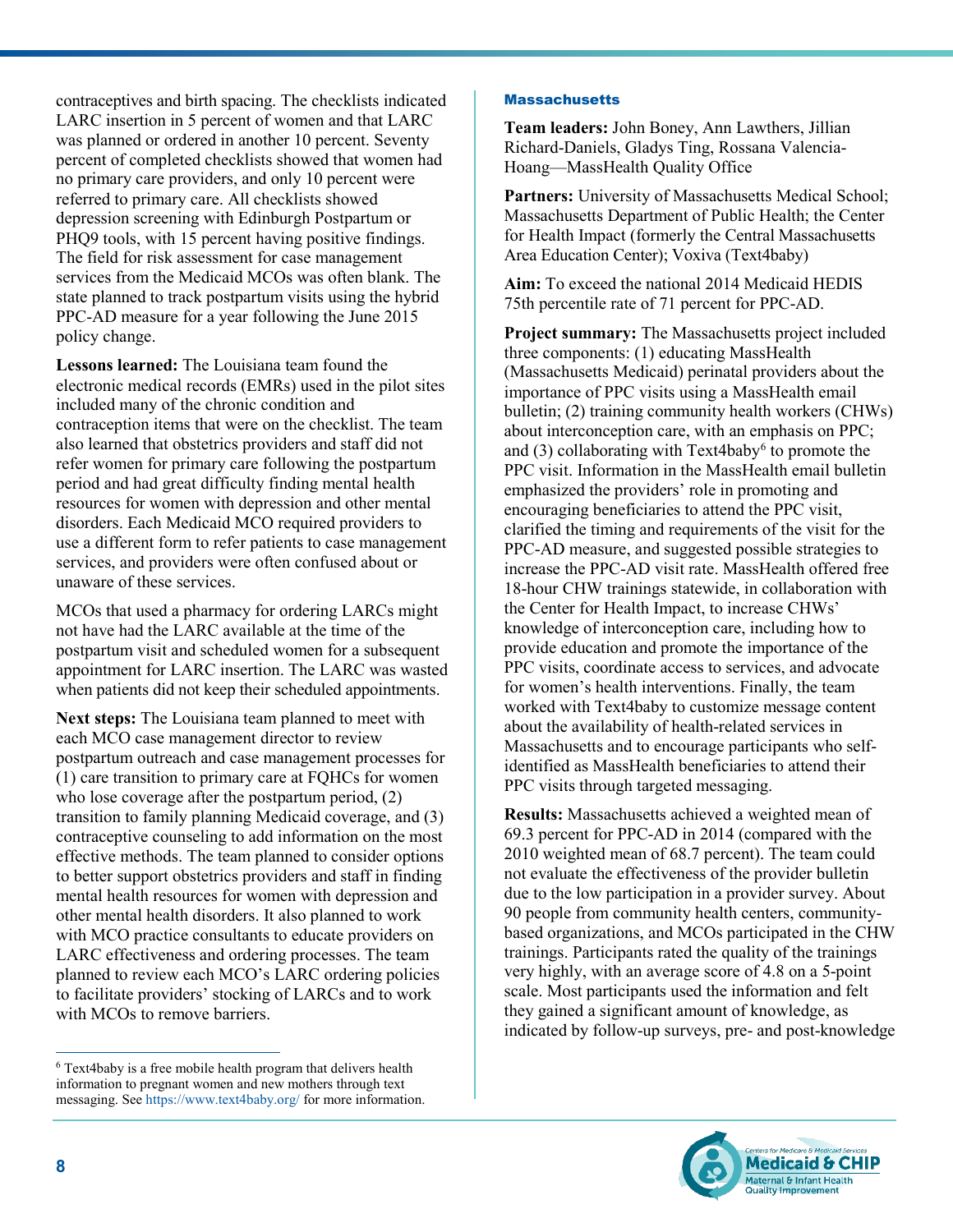tests, and qualitative interviews with a subset of participants. Self-identified MassHealth beneficiaries were asked via the Text4baby application about their use of and satisfaction with the app. Preliminary results showed high acceptance and satisfaction with Text4baby among MassHealth beneficiaries and they remained enrolled longer than other Massachusetts Text4baby participants. Massachusetts tracked the number of women who replied to a text message asking whether they would attend their PPC visits and the number of Text4baby appointment reminders requested by participating women. At three weeks postpartum, 84 percent of participants reported they planned to attend the PPC visit; only 7 percent of those who had not yet attended the PPC visit did not plan to attend. At nine weeks, 77 percent of women reported they had attended a PPC visit and 13 percent reported they did not plan to attend the visit. When respondents reported they did not plan to attend due to transportation issues, they received a text message about how to arrange for transportation covered by MassHealth.

**Lessons learned:** Massachusetts experienced delays in starting the project due to long internal review and approval processes, limited resources and staff time, and the need to secure funding for the interventions. The state also experienced difficulties in aligning its efforts with MCOs that were already required by their state contracts to improve PPC-AD rates. As a result, Massachusetts increased efforts to ensure buy-in and input from the MCOs and to learn about ongoing MCOled projects. Participation in the CHW training was lower than expected, possibly due to a lack of incentives or penalties tied to attendance. CHWs often did not have the leverage they needed to facilitate collaboration with providers on PPC efforts. Finally, at midcourse, Text4baby changed the time frame for the follow-up survey from seven to nine weeks postpartum to better align with the PPC-AD measure, so MassHealth could not use data from the earlier period.

**Next steps:** The Massachusetts team planned to share the CHW training curriculum with MCOs to promote further understanding of the value of the postpartum visit and key components. They planned to encourage MCOs to distribute the curriculum to staff and providers and even conduct trainings themselves. In addition, Massachusetts planned to collect and report data and assess progress on postpartum contraceptive care under the MIHI grant program.

## Michigan

**Team leader:** Meta Kreiner—Michigan Department of Health and Human Services (MDHHS)

**Team members:** Rachel Copeland, Monica Kwasnik— **MDHHS** 

**Partners:** Medicaid Health Plans: Meridian Health Plan of Michigan, Harbor Health Plan, HAP Midwest Health Plan, and Blue Cross Complete (and their associated clinical site partners); Debra Darling—Institute for Health Policy, Michigan State University; Barbara Derman— MDHHS Population Health and Community Service Administration, Division of Family and Community Health

**Aim:** By September 2015, to improve by 30 percent or more PPC-AD visit rates in pilot sites among women who are due for a postpartum visit from May to September. Ninety percent or more of women between the last month of pregnancy and three weeks postpartum at the pilot sites will have a transportation needs assessment via telephone and a home visitation referral by a care coordinator.

**Project summary:** Michigan's project used a health equity focus, identifying racial or ethnic disparities in the PPC visit rate and identifying strategies to improve health equity. Michigan recruited 4 of 13 Medicaid health plans in December 2014, and MCOs or clinical sites implemented enhanced care coordination and transportation benefit interventions in May 2015. The Michigan team adapted the PPC Action Learning Series tests of change worksheet for health plans to use as tools to prepare for data collection for transportation and care coordination interventions. For example, the transportation worksheet prompted plans to consider how the health plan, pilot clinics, and maternal infant health programs would refer patients for transportation scheduling assistance and how to track the transportation services. Interventions developed from the pilot included a home visitation information sheet for providers and another for patients, and a template for health plans to complete and distribute to providers. The template included fields for telephone numbers and information on coverage and prior authorization for topics on the PPC visit checklist, such as breastfeeding, transportation, smoking cessation, and depression screening.

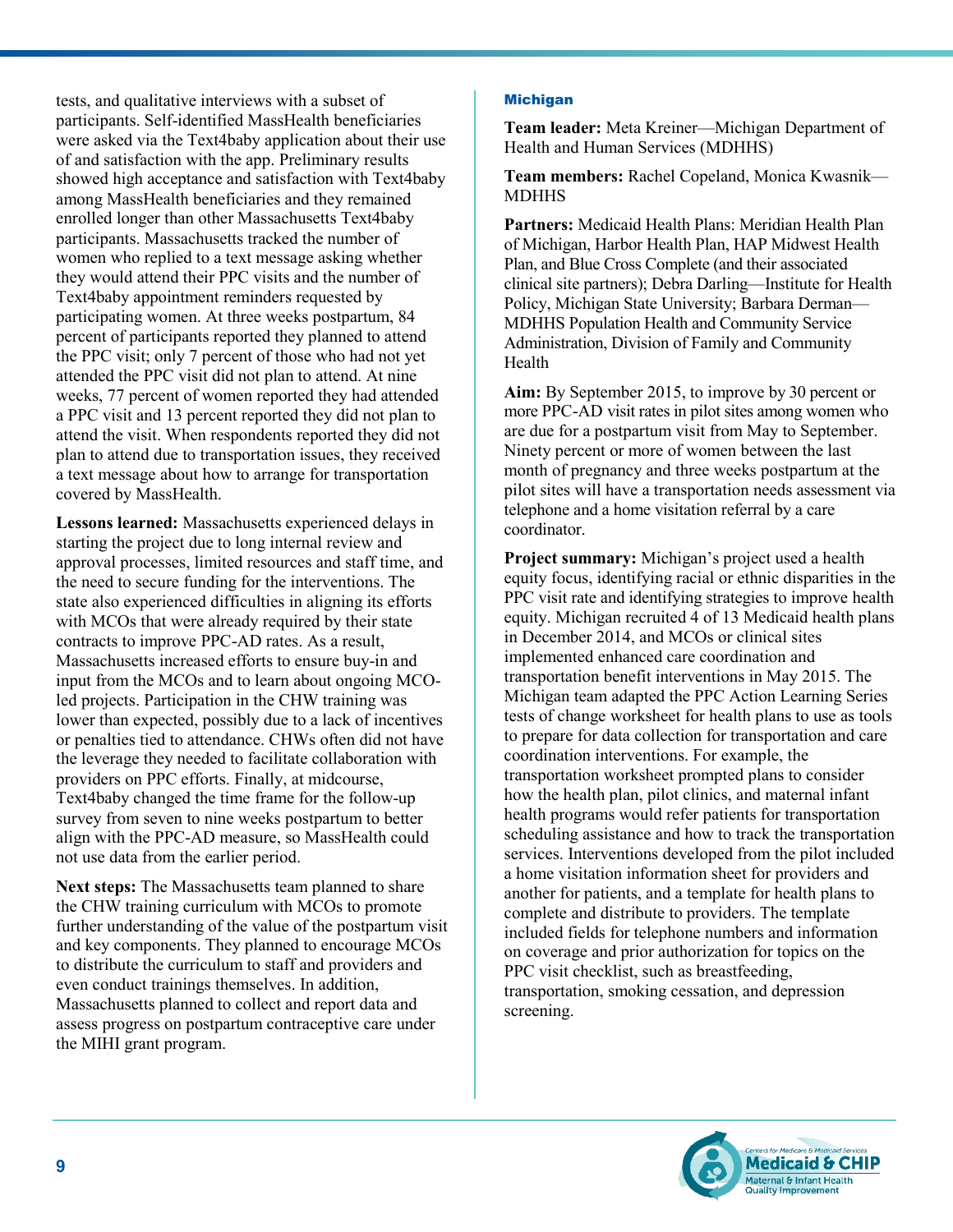**Results:** Pilot interventions started on May 1, 2015. As of October 2015, three participating Medicaid health plans had submitted complete pilot data. For the 74 women included in the pilot from the three Medicaid health plans, results indicated an 84 percent postpartum visit rate (range of 73 to 87 percent).

**Lessons learned:** Michigan was successful in using preliminary data on PPC-AD visit rates as a tool to recruit health plans, by providing each health plan with preliminary data on the racial or ethnic disparity in its PPC visit rate and a graphical display of how the plan compared with other plans. More plans than expected volunteered for the QI project.

Project planning discussions and monthly project calls identified additional postpartum issues to address within the pilot project and in the future. The team identified a need for greater postpartum depression screening support, because many patients face a range of behavioral health challenges. The team is also considering partnering with the Special Supplemental Nutrition Program for Women, Infants, and Children (WIC), because discussions have indicated a need for greater support for breastfeeding, especially for teen mothers. Finally, discussions have highlighted that many patients have multiple health needs outside of reproductive health, so it is important to transition women to primary care during the postpartum period.

**Next steps:** Michigan State University planned to conduct interviews with a subset of the postpartum women and to analyze the pilot data not only for the postpartum visit rate, but also for use of the transportation benefit, use of the home visitation program, rates of immediate postpartum and primary care transition outreach, and breastfeeding rates. Michigan posted new home visitation information sheets online and was considering a future pilot project focused on breastfeeding. The new Medicaid managed care contract that started January 1, 2016, provided a platform for spreading changes. The proposed statement of work included a greater focus on addressing health disparities and social determinants of health, further integration of the home visitation program with health plans, attention to car seats and allowing additional riders when appropriate as part of the transportation benefit, removal of prior authorization for contraception, and a common Medicaid formulary. In addition, Michigan planned to collect and report data and assess progress on postpartum contraceptive care under the MIHI grant program.

## Minnesota

**Team leaders:** Tessa Wetjen, Susan Castellano— Minnesota Department of Health (MDH)

**Partners:** 13 pediatric and family medicine clinics

Aim: (1) To increase to 100 percent the percentage of mothers receiving a universal postpartum depression (PPD) screening at the pilot sites; and (2) to increase to 100 percent the percentage of mothers receiving an intervention, such as education, support, or referral to another provider for PPD treatment after screening positive for PPD at the well-child visit.

**Project summary:** The Minnesota team supported 13 clinics throughout the state in developing a standard clinical PPD screening protocol. The workflow protocols were designed to screen for and appropriately refer patients for PPD treatment during a well-child visit. The team provided individualized technical assistance to clinic staff, developed materials to aid implementation, and established a learning collaborative. The learning collaborative addressed training on PPD, the Institute for Healthcare Improvement Model for Improvement, and PPD referral options in the community. Learning collaborative participants received continuing medical education credits. To guide implementation MDH contracted with ACET, Inc. to create clinic-specific monthly feedback reports on screenings and referrals. A work group consisting of physicians, advocates, state public health staff, and others working with the target population was established to guide the project and share lessons learned on PPD screening and managing PPD screening results, and culminated in publication of written guidelines for implementation.

**Results:** The monthly survey reports revealed low referral rates for women who screened positive for PPD in some clinics, which helped these providers recognize they had to improve referrals. The feedback report data also highlighted the need for provider trainings, as some providers were not responding to the screens appropriately. Therefore MDH conducted additional, targeted trainings. These trainings helped providers understand the urgency for action and the ease of making referrals. Using feedback from clinic teams and the advisory work group, MDH learned that scripts could be helpful. It developed scripts and shared them with clinics to use as needed. At the end of the learning collaborative, all the clinics had successfully implemented universal screening and referrals. Overall, the providers indicated that the time it added to their appointments was negligible and when it took more time to address a positive screen, the opportunity to address the concern was worth the extra time.

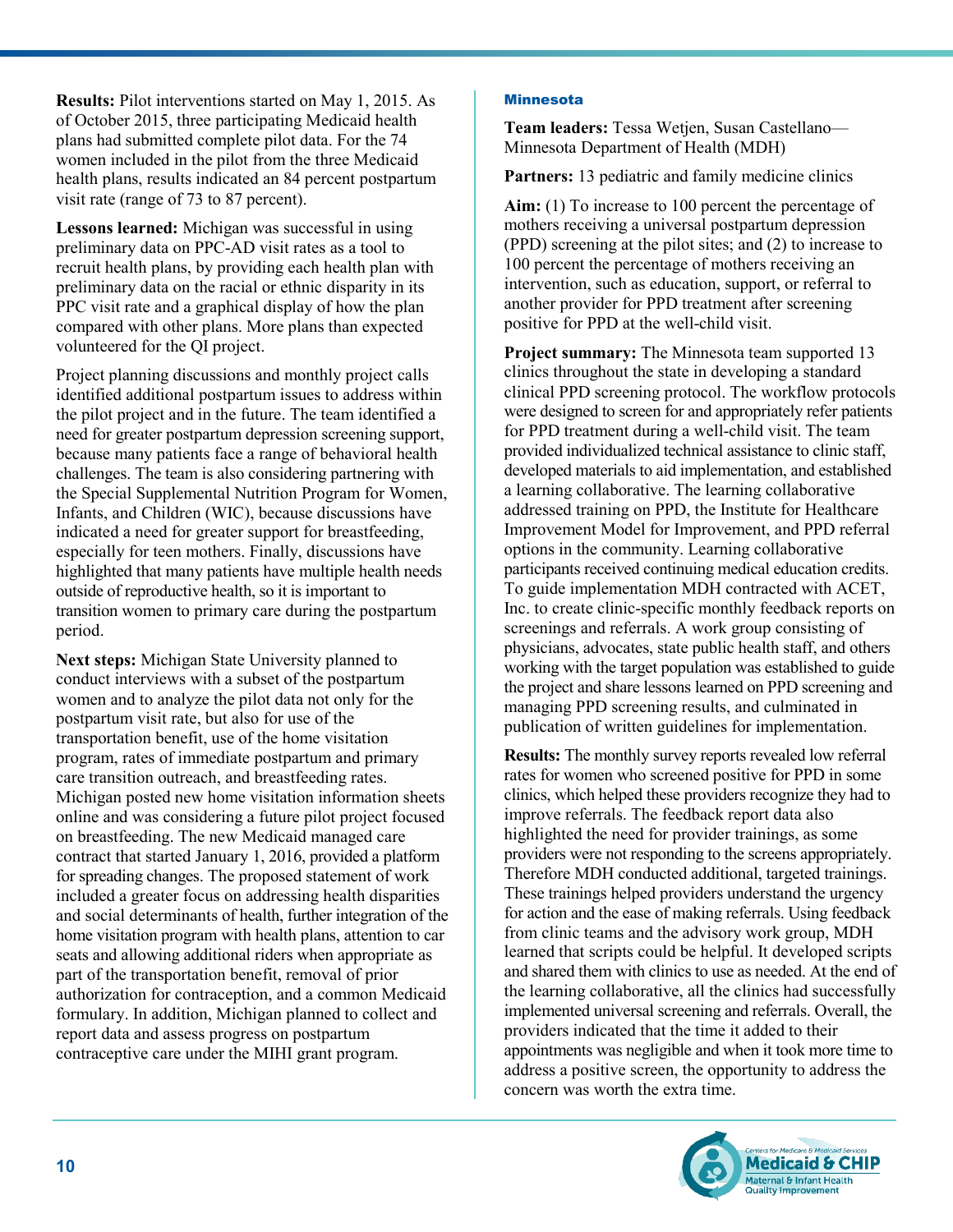**Lessons learned:** Clinics were reluctant to commit to the QI project due to the time involved in developing and implementing the new workflow protocols for PPD screenings and referrals. Although the clinics swiftly implemented the PPD screenings, providers did not adequately follow through with the referrals or other interventions without additional support and training. Some clinics were reluctant to screen without a clear process for documenting the screenings and results. Project staff developed a work aid to help clinics choose a documentation method. Finally, some pediatric clinic providers were displeased with the PPD treatment women received after they were referred for positive screens, which led to them altering their referrals.

**Next steps:** The MDH planned to support the spread of screening and referrals for PPD using tools developed in this project.

## Mississippi

**Team leader:** Christy Lyle—Mississippi Division of Medicaid (DOM)

**Team members:** Roxanne Coulter, Geraldine Bethley, Mary Katherine Ulmer, Pequita Fields, Marilyn Dickerson—DOM

**Partners:** Jeremy Erwin and Carrie Mitchell—Magnolia Health; David Williams, Reesheda Rhymes, and Diane Bennett—UnitedHealthcare Community Plan

**Aim:** By July 2015, to improve by 50 percent (from 62 percent to 90 percent) the rate of postpartum visits occurring from the 21st to the 56th day among postpartum women in the pilot sites and increase by 25 percent the postpartum use of effective contraceptives begun within the 21st and 56th days postpartum for women in the pilot sites covered under the Mississippi Managed Care Program coordinated care organizations (CCOs) (Magnolia Health and United Healthcare Community Plan Mississippi) or traditional fee for service.

**Project summary:** Mississippi's interventions spanned the prenatal and postpartum periods. The Mississippi team provided clinics with educational materials on effective contraceptives (especially LARCs), to distribute to pregnant members. CCO care managers provided members with education on PPC visits and contraceptives (LARCs), scheduling or rescheduling assistance, and reminders. CCO specialists visited the pilot sites and educated providers on Medicaid beneficiary birth rates and effective contraceptives (LARCs) given immediately post-delivery or during the PPC visit. CCO clinical consultants also

educated billing and coding specialists about the importance of billing for the PPC visit for tracking (even though the claims will be denied due to the global fee).

**Results:** At pilot site A, the baseline (November 2013 to July 2014) PPC-AD visit rate was 0 percent (0 PPC visits and 234 deliveries) based on administrative data; no LARCs were inserted. The PPC-AD visit rate during the project period (November 2014 to April 2015) was 79 percent (27 PPC visits and 34 deliveries). Nearly all patients (24 patients and 27 visits or 89 percent) accepted contraceptives during the PPC visit. Two chose LARCs. At pilot site B, the baseline PPC-AD visit rate was 0 percent (0 PPC visits and 133 deliveries); two claims were filed for LARCs. The PPC-AD visit rate during the project period was 22 percent (31 PPC visits and 141 deliveries). Five women refused contraceptives, 22 women accepted contraceptives during the postpartum visits, and 10 women received contraceptives immediately post-delivery.

**Lessons learned:** In many cases, the low rate of postpartum visits reflects the lack of a filed claim. The team believes that practitioners could make an effort to ensure that patients return for the postpartum visit if Medicaid is able to unbundle the global payment for prenatal care, delivery, and PPC. In addition, medical record documentation of the postpartum visit appears to be routine due to the use of templates in the EMR and that the EMRs do not include the quality of care issues that have to be covered at the postpartum visit. It is important to have the full engagement of the provider clinic to improve postpartum visit rates and the use of contraceptives, especially LARCs.

**Next steps:** The Mississippi team planned to propose a change in Medicaid policy to eliminate the postpartum visit from global billing and bill the postpartum visit separately. The team also planned to develop training materials for providers on the importance of (1) providing contraception counseling during the preconception and post-delivery periods and (2) documenting patient education related to contraceptives. It also planned to develop approaches to compensating hospitals and/or practitioners to provide LARCs immediately post-delivery. Both CCOs were planning to evaluate physician incentive programs to increase the rate of PPC visits from 21 to 56 days postpartum. They also were planning to consider implementing the interventions at other sites, especially FQHCs. In addition, Mississippi planned to collect and report data and assess progress on postpartum contraceptive care under the MIHI grant program.

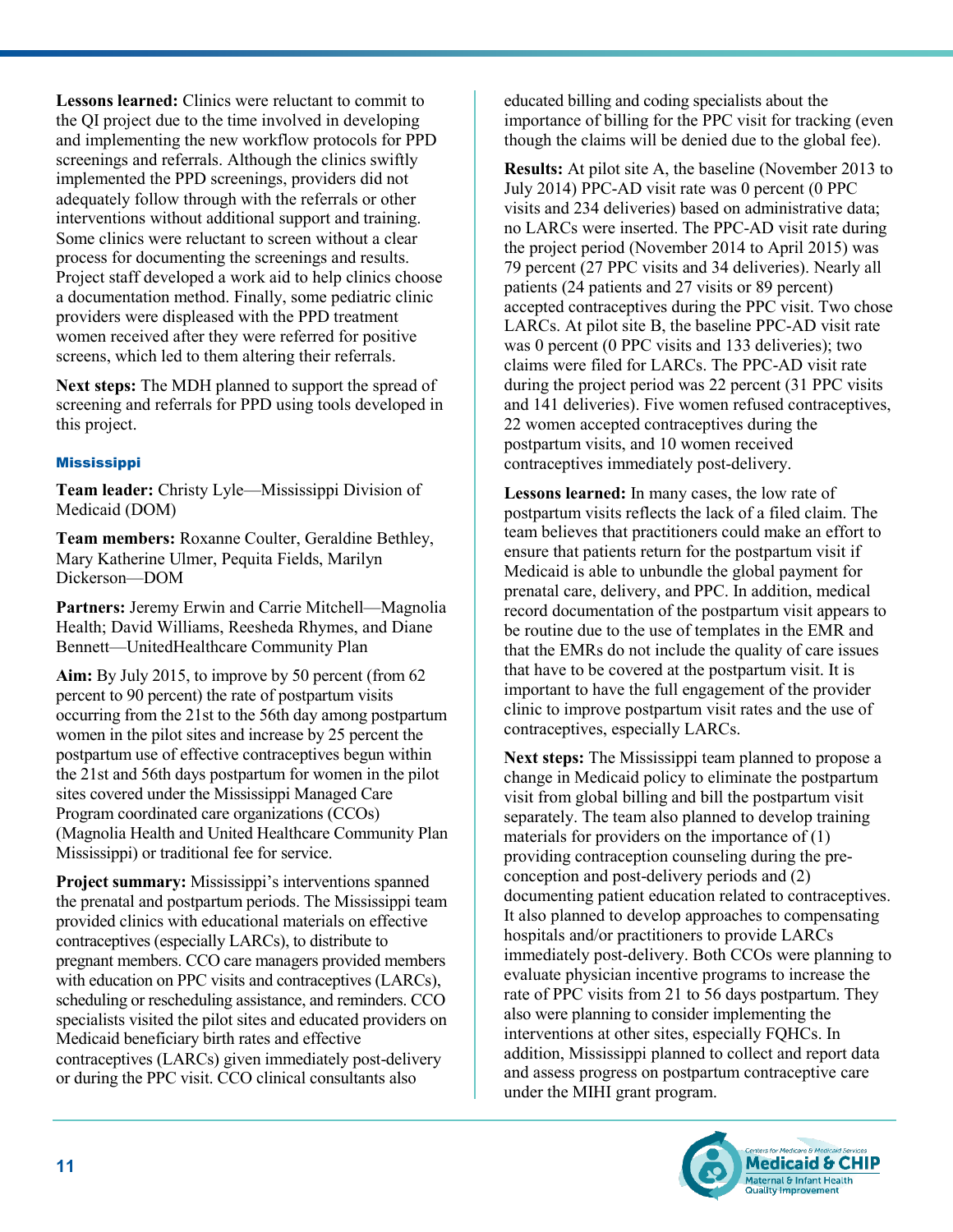#### North Carolina

**Team leaders:** Kate Berrien—Community Care of North Carolina (CCNC); Thomas George—Division of Medical Assistance (DMA)

**Team members:** Tonita Hamilton, Terri Pennington, Andrea Phillips—DMA; Alvina Long, Dara Dockery— Division of Public Health (DPH); Angel Huneycutt, Amy Jensen, Julie Lovingood, Betty Mazzeo, Doris Robinson, Lisa Tucker—CCNC

Partners: DPH; DMA; and CCNC (including five local networks: CC Partners of Greater Mecklenburg, CC of the Lower Cape Fear, CC of Wake and Johnston Counties, CC of Western NC, Community Health Partners)

**Aim:** (1) To increase the number of Medicaid patients who have a postpartum visit within 60 days of delivery; and (2) to increase postpartum contraceptive use, including use of LARCs, within 60 days of delivery.

**Project summary:** CCNC local networks recruited seven sites from 390 practices participating in North Carolina's Pregnancy Medical Home (PMH) program. The PMH program engages maternity providers in a data-driven population health model aimed at improving birth outcomes, improving quality of care, and reducing health care costs in the pregnant Medicaid population. Sites included large, hospital-affiliated high-risk obstetrics clinics; private practices; and county health department maternity clinics. The obstetrics nurse coordinator from each site's local CCNC network provided leadership and support. Each site was encouraged to select its own changes to test. The strategies are described in the results section.

At the conclusion of the Action Learning Series, three sites considered their projects complete and entered the maintenance phase. They worked to resolve additional issues identified during the project implementation. One site did not complete data collection or tests of change due to staff turnover and a move to another building. The remaining sites continued to work on QI projects.

**Results:** Pilot site A implemented the intervention of reminder phone calls, reminders by all clinic team staff who interact with a patient (for example, WIC), and the protocol of scheduling two visits—one at two weeks postpartum and one at six weeks. Under the intervention implemented at pilot site A, the postpartum visit rate increased from 67 to 89 percent.

Pilot site B tested the intervention of scheduling the postpartum visit at 21 days postpartum, scheduling the appointment before hospital discharge, conducting phone outreach, and providing care management support. Under the intervention implemented at pilot site B, the postpartum visit rate increased from 68 to 76 percent.

Pilot site C implemented the intervention of reminder phone calls and outreach to patients for missed appointments. The site saw the PPC visit rate increase from a baseline of 80 percent to a rate of 89 percent at the end of the project.

**Lessons learned:** North Carolina's QI project highlighted the importance of committed QI leadership and strong, ongoing support to increase the effectiveness of these interventions and to affect postpartum visit rates. Two of the three sites with completed projects had QI teams in place at the start of the project and all had access to data and data support. The QI project also revealed system issues. One clinic scheduled postpartum visits more than six weeks after a woman's delivery due to a lack of capacity, often leading to missed appointments. Long wait times prevented many clinics from quickly rescheduling those missed appointments. Finally, this project identified several PPC transition issues. Nearly 25 percent of North Carolina Medicaid patients received maternity care from a practice that does not offer delivery services; some of these patients slipped through the cracks as they transitioned across various settings and providers for antepartum, intrapartum, and postpartum care.

**Next steps:** North Carolina planned to continue supporting pilot sites and to spread these interventions and strategies more broadly across the PMH community. The team also planned a postpartum-focused QI project at 20 to 30 PMH practices, along with efforts to disseminate the PMH Care Pathway on Postpartum Care and the Transition to Well Woman Care. (PMH Care Pathways are clinical guidance documents that establish expectations for best practice care among all PMH providers.) North Carolina's goal was to establish clear criteria for determining who will provide PPC for the 25 percent of Medicaid women whose newborns are not delivered by their prenatal care providers and to focus on improving communication among care providers. Finally, North Carolina planned to use the QI approach to address other priorities, such as improved management of patients with hypertensive disorders of pregnancy.

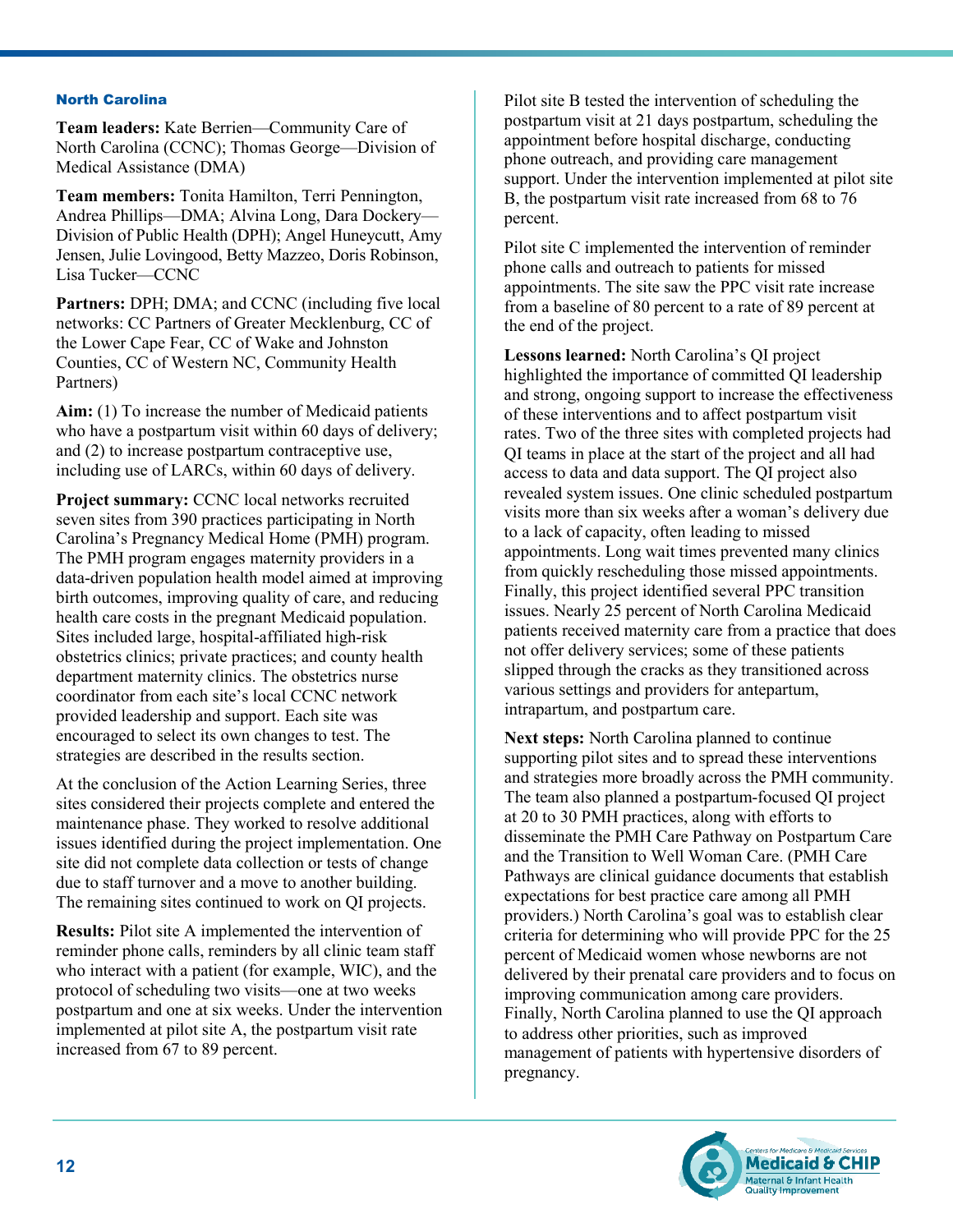#### Ohio

**Team leaders:** Jonathan Barley, Melissa Nance—Ohio Department of Medicaid;

**Team members:** All five statewide Medicaid managed care plans (MCPs) and, in Hamilton County, the University of Cincinnati (UC) Medical Center, the UC Obstetric Clinic (Hoxworth Center), and five outlying UC obstetric clinics

Partners: Health Services Advisory Group (HSAG)

**Aim:** By December 2015, to (1) increase the percentage of beneficiaries at the UC partner site who attend their PPC visits within 0 to 90 days after delivery from 33.0 to 49.5 percent; (2) increase the percentage who receive family and contraceptive planning services by 10 percent (from 36.6 to 40.2 percent); (3) increase the percentage who receive a breastfeeding evaluation by 10 percent (from 19 to 20.9 percent); (4) increase the percentage screened for depression by 10 percent (from 23.4 to 25.8) percent); and (5) increase the percentage of beneficiaries with gestational diabetes who receive glucose screening from 0 to 10 percent. (Note: Baseline percentages are from February 2014).

**Project summary:** Ohio's project focused on perinatal care management. At a beneficiary's first prenatal visit, the UC obstetric clinic completed a prenatal riskassessment form. The results were shared with the MCP care manager, who contacted the beneficiary to promote the MCP perinatal incentive program and encourage enrollment. In parallel, the UC clinic case manager counseled high-risk beneficiaries on the importance of perinatal health care and the MCPs' incentives and programs, which typically include rewards such as gift cards or baby items for attending prenatal, postpartum, and well-baby visits. After delivery, UC case managers ordered a home health visit and scheduled postpartum and well-child visits for the new mothers and their infants and informed MCP care managers of the deliveries and the beneficiaries' discharge plans. The UC case manager followed up with beneficiaries when they missed their PPC visits. The MCP care managers contacted the mother before discharge to build rapport, identify barriers, and connect her with care management if she was not already connected. The MCP care managers also contacted the mother following discharge to confirm she attended the PPC visit and to offer rescheduling assistance if needed. The home health agency provided information about the home visit to the MCP care manager.

The MCPs worked with the transportation companies to ensure booster seats and car seats were available to mothers and made referrals to local child care resources when needed.

Ohio routinely monitored its data and refined its interventions. HSAG conducted three focus groups with 11 pregnant women and 4 postpartum women in August 2014 and used the results to add and refine interventions to increase beneficiaries' awareness of perinatal financial incentives, assist them in identifying affordable and convenient child care, and ensure transportation companies provided booster and car seats. MCPs were not able to assess the level of and changes in patient activation, due to low response rates and high attrition rates.

**Results:** From February 2014 to February 2015, the percentage of Hamilton County female beneficiaries who attended the postpartum visit within 90 days increased from 33.0 to 55.7 percent; the percentage that received family and contraceptive planning services increased from 36.6 to 98.2 percent; the percentage that received a breastfeeding evaluation increased from 19.0 to 93.8 percent; and the percentage who were screened for depression increased from 23.4 to 100.0 percent. One woman was identified with gestational diabetes and was referred for follow-up.

**Lessons learned:** Ohio experienced challenges from the beginning of the project onward. Initially, there were delays in launching the project due to the transition to a new Medicaid information technology system, which affected data access, and the need for new partnerships and processes to be established in a part of state government being unaccustomed to working collaboratively on improvement projects with Medicaid or its MCPs. There were challenges to addressing the many social determinants of health, making the need to build rapport and develop trust with provider sites paramount. Rapport and trust-building were addressed through initial biweekly meetings and site visits when possible. Because previous improvement efforts focused more on compliance and assurance, the MCPs and HSAG found it challenging to incorporate QI science principles. This challenge was mitigated through intensive and ongoing technical assistance with partners. Care managers also experienced implementation challenges. Lack of trust and rapport between the beneficiaries and MCP care managers hindered outreach efforts. Care managers reported additional barriers such as invalid phone numbers, unanswered calls, and lack of cell phone plan minutes. Some MCPs struggled to invest

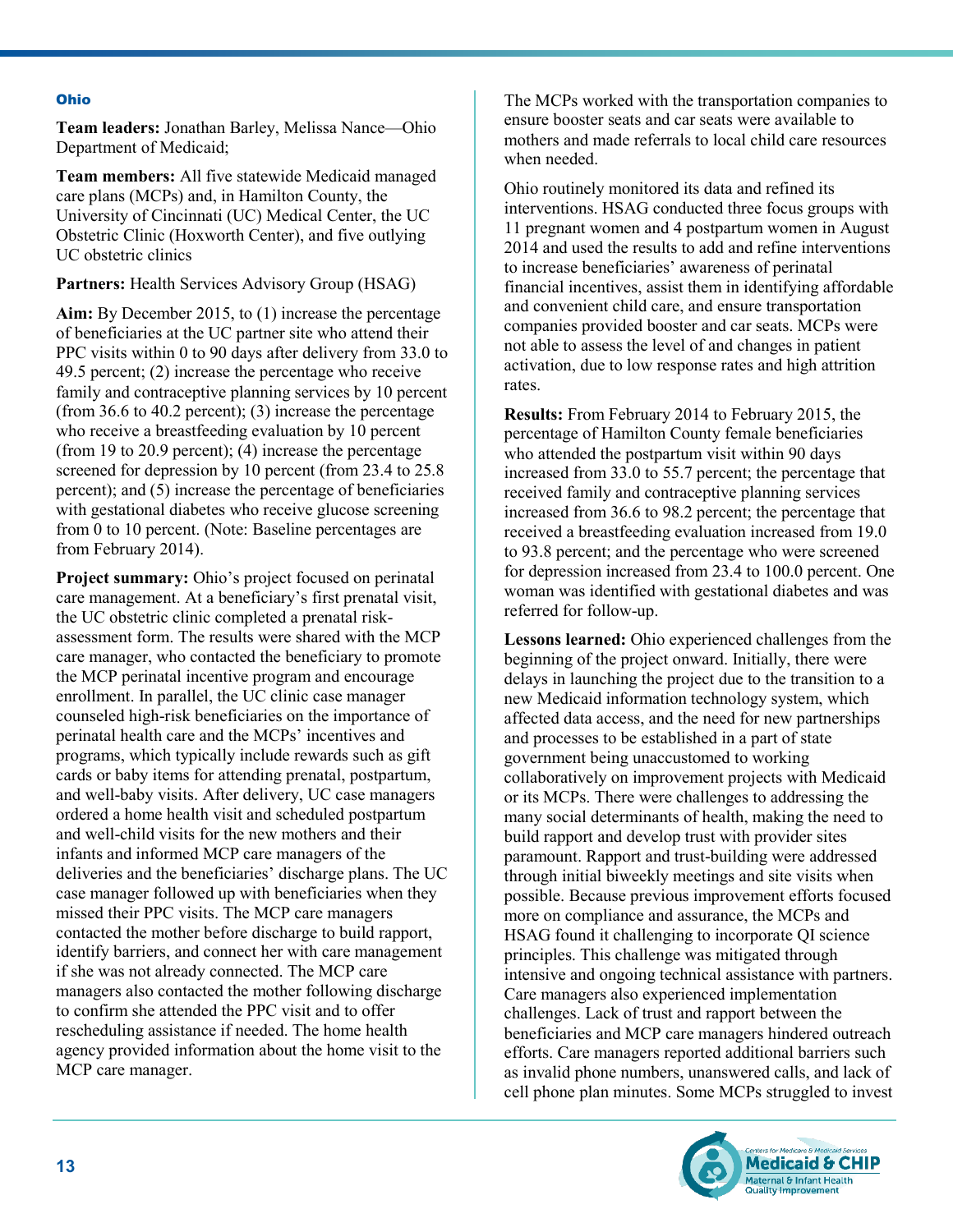in their QI projects because the UC partner sites did not serve a large number of their beneficiaries. In January 2015, MCPs were allowed to partner with additional clinics that treated more MCP beneficiaries. Despite this change, one MCP discontinued its QI project.

**Next steps:** The Ohio QI team brought attention to the needs of women of reproductive age and the importance of not losing track of high-risk women. Ohio planned to incorporate the postpartum visit measure into major value-based purchasing efforts, including episodes of care and the patient-centered medical home (PCMH) model. As part of the perinatal episode of care, the postpartum visit must occur in order for the provider to participate in gain sharing. In addition, the postpartum visit was incorporated into the PCMH model as a performance measure. At the MCP level, performance was being encouraged through enhanced maternal care guidelines and pay for performance, where plans have the opportunity to earn bonus payments by achieving high rates of performance on key measures, including postpartum visits. Ohio also planned to redesign its care management program to provide additional supports for high-risk women.

## Oklahoma

**Team leaders:** Shelly Patterson, director—Office of Health Promotion, Oklahoma Health Care Authority (OHCA); Daryn Kirkpatrick, director—Office of Creative Media and Design, OHCA

**Team members:** Paul Patrick, program manager and data manager—Maternal and Child Health (MCH) Assessment, Oklahoma State Department of Health (OSDH); Joyce Marshall, director and quality leader— MCH Service; Jill Nobles Botkin, program manager and quality leader—MCH Service, OSDH

Partners: Patricia Wallace Edmond, care manager coordinator/health educator; Yolanda Viewins, care manager—Central Oklahoma Healthy Start (COHS)

**Aim:** By July 2015, to increase by 30 percent (from 21.1 to 27.4 percent) the PPC visit rate and improve the content of visits provided by COHS among pregnant and postpartum women covered by SoonerCare and engaged in COHS.

**Project summary:** Oklahoma planned to partner with a state university clinic that provides care to the largest number of high-risk, low-income pregnant women in the state. However, due to staff turnover, implementation at the clinic did not occur. The team instead defined the

target population to include all pregnant and postpartum women included in the COHS program. COHS care managers attended trainings on SoonerCare LARC policy, infant safe-sleep best practices, breastfeeding, and SoonerCare enrollment and benefits. Interventions included active engagement and enrollment of pregnant and postpartum women into COHS and improved content of COHS visits (with a special focus on postpartum visit attendance and on LARC and other effective contraceptives). The Oklahoma team created a PPC brochure and tested it on 15 participants. The brochure was well received; the team has disseminated the brochure to all COHS participants. Oklahoma also tested incentives such as smoking cessation "quit kits," well-child calendars, baby books, and growth charts to actively engage women in COHS services. The incentives were also well received; the Oklahoma team scaled up this intervention and spread it to all participants in education classes.

**Results:** The baseline (October 2014 to January 2015) PPC visit rate was 67 percent (12 of 18 eligible women). During the project period (February 2015 to May 2015), the postpartum care visit rate was 87 percent (7 of 8 eligible women). Intrauterine device rates increased from 17 percent (3 of 18 eligible women) to 25 percent (2 of 8 eligible women). Breastfeeding rates remained the same at the second round of data collection (100 percent).

**Lessons learned:** Oklahoma indicated that its QI project was a great opportunity for OHCA/OSDH and COHS to collaborate and become more familiar with the programs administered by each organization. The team learned that only some providers were willing to schedule the PPC visit before delivery, preventing case managers from helping all women with early scheduling. In addition to process-related lessons learned, the team learned that lack of health insurance coverage for some women during the postpartum period was a barrier.

**Next steps:** COHS case managers planned to sustain efforts to promote PPC visits and the use of LARCs and other effective contraception. OSDH, COHS, and OHCA planned to continue their collaboration on efforts to improve the PPC visit. The Oklahoma team was also working on a contract with the state university clinic to provide COHS services on site, as originally planned. The team planned to transition some of these efforts into the Preconception and Interconception CoIIN project. It also planned to move toward implementing targeted QI initiatives for providers.